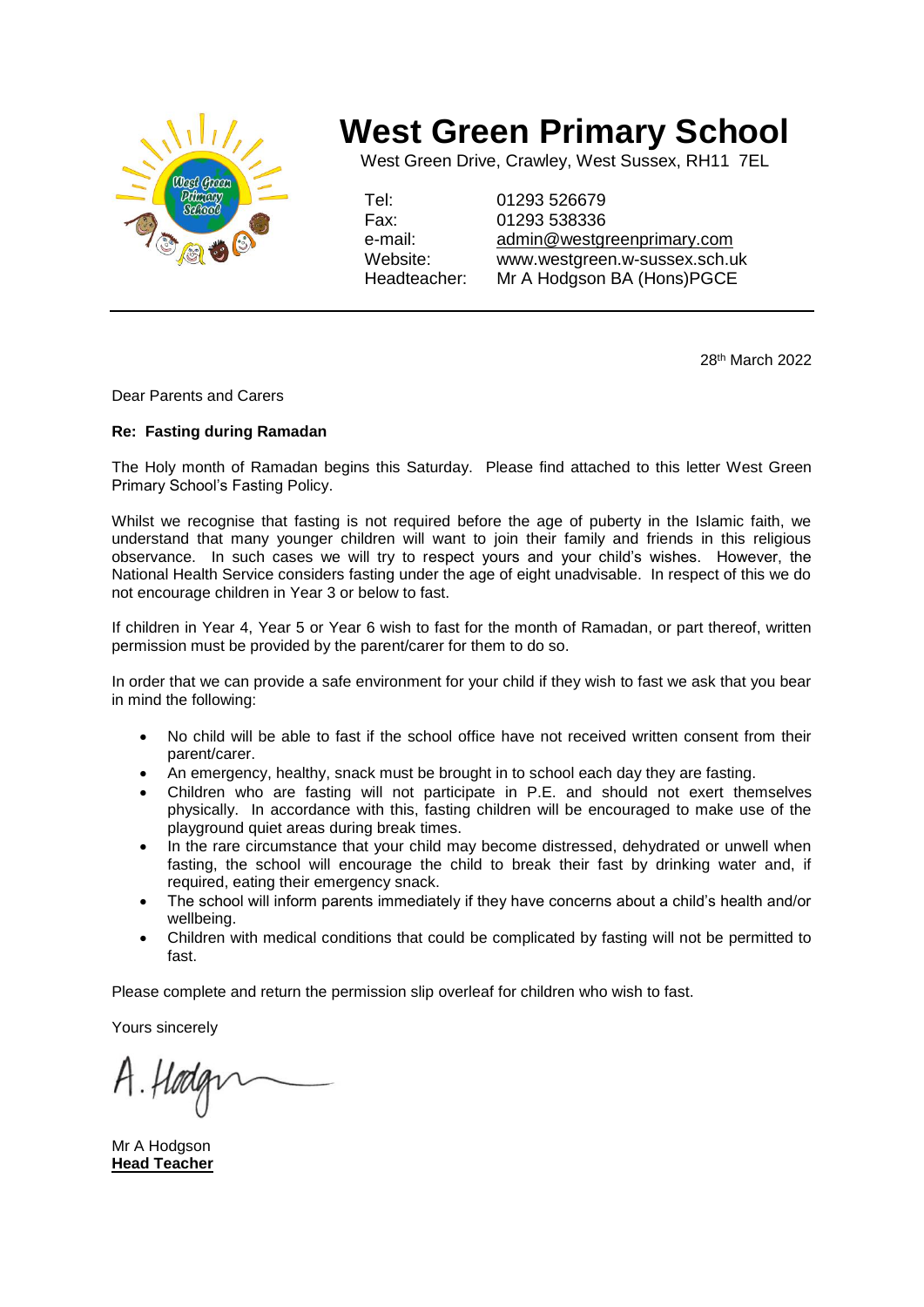

## **Ramadan Fasting Permission Slip**

| in (please tick relevant box):                                                                                         |
|------------------------------------------------------------------------------------------------------------------------|
| Year 4<br>Year 5<br>Year <sub>6</sub>                                                                                  |
| To fast during the school day during the month of Ramadan.                                                             |
|                                                                                                                        |
| Please provide additional details (e.g. allowed to sip water, will only fast on certain days or part days,<br>$etc.$ ) |
|                                                                                                                        |
|                                                                                                                        |
|                                                                                                                        |
|                                                                                                                        |
| I give permission for my child to break their fast should they feel the need.                                          |
|                                                                                                                        |
|                                                                                                                        |

Date:..........................................................................................................................................................